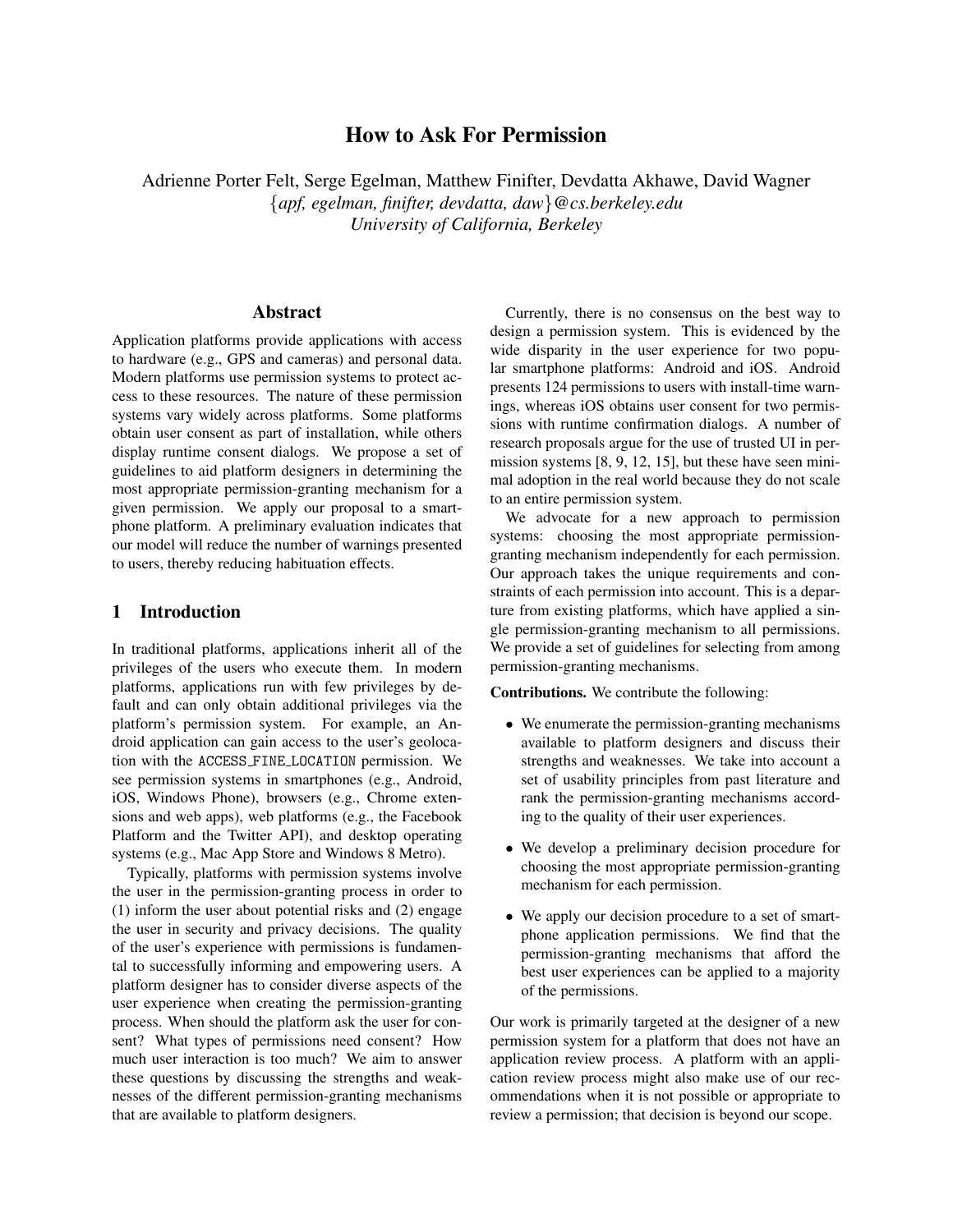<span id="page-1-0"></span>

Figure 1: A guide to selecting between the different permission-granting mechanisms.

# 2 Guiding Principles

Permission-granting UI elements usually involve closedform questions: the user is given a choice between granting or denying the permission. Krosnick and Alwin's dual path model [\[1,](#page-5-4) [10\]](#page-5-5) is a standard model used to understand human behavior when faced with closed-form questions. According to this model, humans rely upon two distinct strategies. A user who is *optimizing* reads and interprets the question, retrieves relevant information from long-term memory, and makes a decision based on her disposition and beliefs. In contrast, a user who is *satisficing* does not fully understand the question, retrieves only salient cues from short-term memory, and relies on simple heuristics to make a decision. Based on this model, we discuss two principles guiding our design.

### 2.1 Conserve User Attention

Human attention is a shared, finite resource [\[1\]](#page-5-4). Its use should be infrequent, and uncontrolled use can lead to a "tragedy of the commons" scenario. Repetition causes *habituation*: once a user clicks through the same warning often enough, he or she will switch from reading the warning before clicking on it to quickly clicking through it without reading (i.e., satisficing). The link between repetition and satisficing has been observed for Windows UAC dialogs, Android install-time warnings, and browser security warnings [\[3,](#page-5-6) [6,](#page-5-7) [11,](#page-5-8) [13\]](#page-5-9). Users pay less attention to each subsequent warning, and this effect carries over to other, similar warnings [\[2\]](#page-5-10).

*Principle 1:* Conserve user attention, utilizing it only for permissions that have severe consequences.

# 2.2 Avoid Interruptions

Users generally do not set out to complete securityrelated tasks. Instead, they encounter security information when they are trying to check their e-mail, surf the web, or perform some other typical task. Security dialogs often interrupt these primary tasks; for example, Android install-time warnings stand between a user and her primary goal of installing the application.

Users have low motivation to consider interruptive security mechanisms, which encourages satisficing. Concretely, this means that the user will click through a dialog box that interrupts her main task without fully understanding the consequences. Good et al. found that users dismiss or ignore interruptive warnings [\[7\]](#page-5-11). In a study of Windows UAC consent dialogs, Motiee et al. observed that most study participants clicked through illegitimate UAC prompts while completing tasks [\[11\]](#page-5-8).

*Principle 2:* When possible, avoid interrupting the user's primary task with explicit security decisions.

### 3 Permission-Granting Mechanisms

Permission systems can grant permissions to applications using four basic mechanisms: automatic granting, trusted UI, runtime consent dialogs, and install-time warnings. We discuss these permission-granting mechanisms in order of preference, based on the amount of user attention that they consume. Figure [1](#page-1-0) summarizes our proposed selection criteria.

### 3.1 Automatic Grant

Definition. An automatically-granted permission must be requested by the developer, but it is granted without user involvement. We propose that permissions should be automatically granted if they protect easily-revertible or low-severity permissions. For example, changes to the global audio settings are easily revertible, and vibrating the phone is merely annoying. Currently, any web site can play audio or generate pop-up alerts without requesting permission from the user; although this can lead to annoyance, the web is still usable. Web users simply exit web sites that have unwanted music or alerts.

Automatically granted permissions should also include auditing mechanisms to help users identify the source of an annoyance. Auditing can take many forms, such as notifications that attribute actions to applications or "undo" options. These auditing mechanisms allow users to identify and uninstall abusive applications. Figure [2](#page-2-0) provides examples of auditing mechanisms for automatically-granted permissions.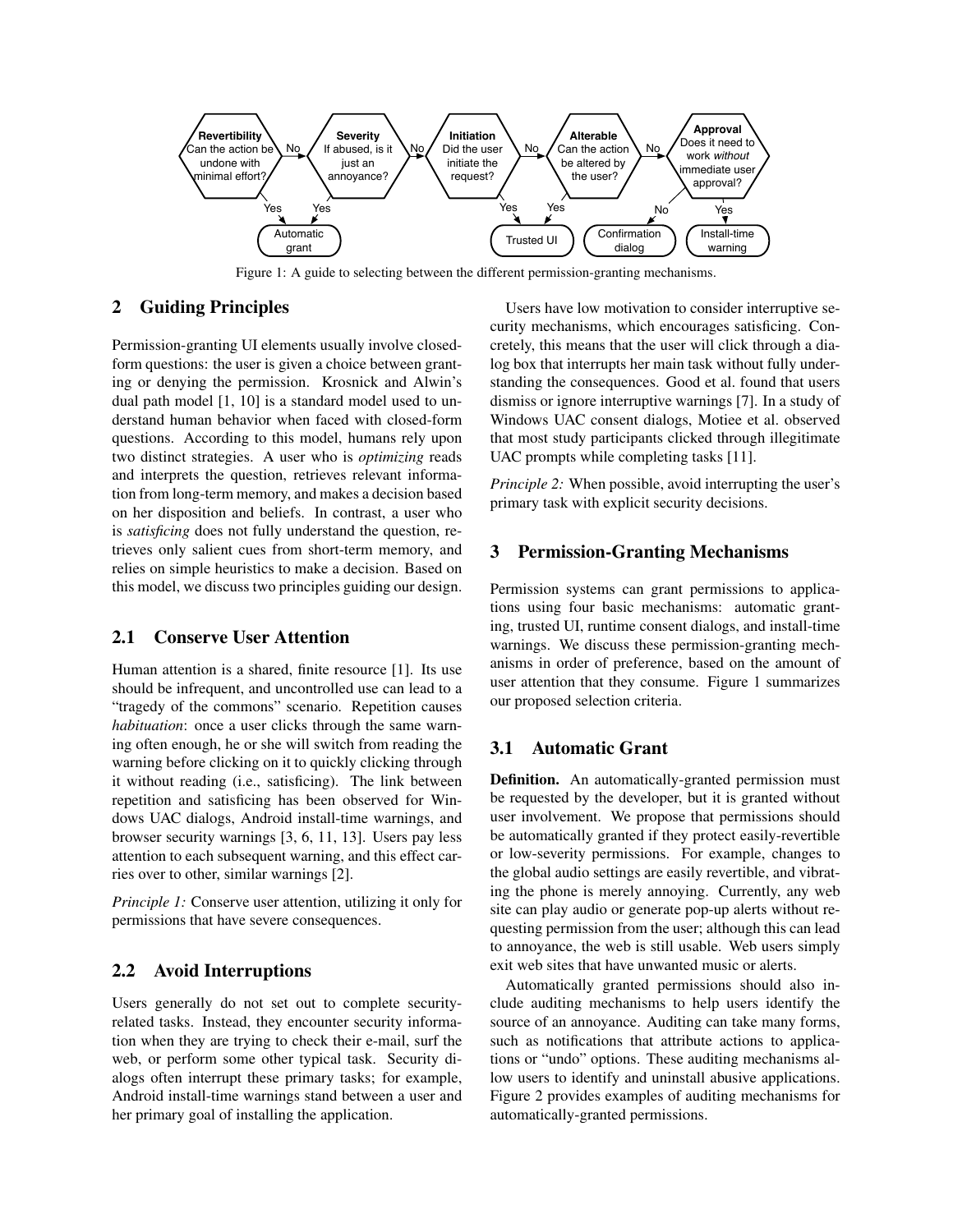<span id="page-2-0"></span>

(a) The user can see which application last changed the wallpaper and revert.

(b) The user can see which application last set the time.

Figure 2: Examples of auditing for automatic grants.

Pros. Automatic grants do not require user attention, while still empowering the user to undo the action or uninstall abusive applications.

Cons. Automatically-granted permissions could lead to severe user frustration if a large number of applications were to abuse them. Some permissions may be more attractive as targets for abuse than others. If there is widespread motivation to abuse a permission, then automatic granting may not be appropriate for the permission. The platform can provide deterrents to prevent misuse. For example, developers on platforms with centralized markets are unlikely to abuse permissions in the presence of an auditing mechanism because they do not want users to write negative reviews.

Selection Criteria. A permission should be automatically granted if it is easily revertible or low severity. Severity should be determined by surveying users.

# 3.2 Trusted UI

Definition. Trusted UI elements appear as part of an application's workflow, but clicking on them imbues the application with a new permission. To ensure that applications cannot trick users, trusted UI elements can be controlled only by the platform. Trusted UI has been incarnated in many forms, including CapDesk [\[14\]](#page-5-12), access control gadgets [\[12\]](#page-5-2), and sensor-access widgets [\[8\]](#page-5-0). Examples of trusted UI elements include the following:

• *Choosers* let users select a subset of photos, contacts, songs, etc. Choosers can be adapted to serve as permission-granting mechanisms. Figure [3](#page-2-1) shows an example photo chooser as trusted UI. Web

<span id="page-2-1"></span>

(a) The application wants to read the user's photos, so it opens this chooser. Figure 3: A photo chooser.

(b) After clicking on the right arrow, the user selects two albums.

browsers and Windows 8 Metro currently rely on choosers for providing file access.

- *Review screens* allow users to review, accept, or modify proposed changes. For example, before adding events to a calendar, a review screen allows the user to see and optionally edit the events (Figure  $4(a)$ ). iOS relies on review screens for text messaging: after an application composes a message and selects a recipient, the OS shows the user an editable preview of the text message. The message is sent only after the user clicks the send button.
- *Embedded buttons* allow a user to grant permissions as part of the natural flow. For example, a user who is sending an SMS message from a third-party application will ultimately need to press a button; using trusted UI means the platform provides the button (Figure [4\(](#page-3-0)b)). In a trusted UI design, the applications embed placeholder elements, and the platform renders the button over the placeholder at runtime, optionally incorporating parameters such as the recipient of a phone call or SMS.

Strengths. Trusted UI elements are non-interruptive because they are part of the user's primary task, which means users are motivated to interact with them. Roesner et al. showed that interactions with trusted UI matched users' expectations about privacy and security [\[12\]](#page-5-2). Motivation and positive expectations lead to optimizing.

Weaknesses. Not all permissions can be granted through trusted UI elements. In particular, actions that are not user initiated cannot be represented with trusted UI. For example, a security application may prompt the user when it detects malware. Trusted UI can't accommodate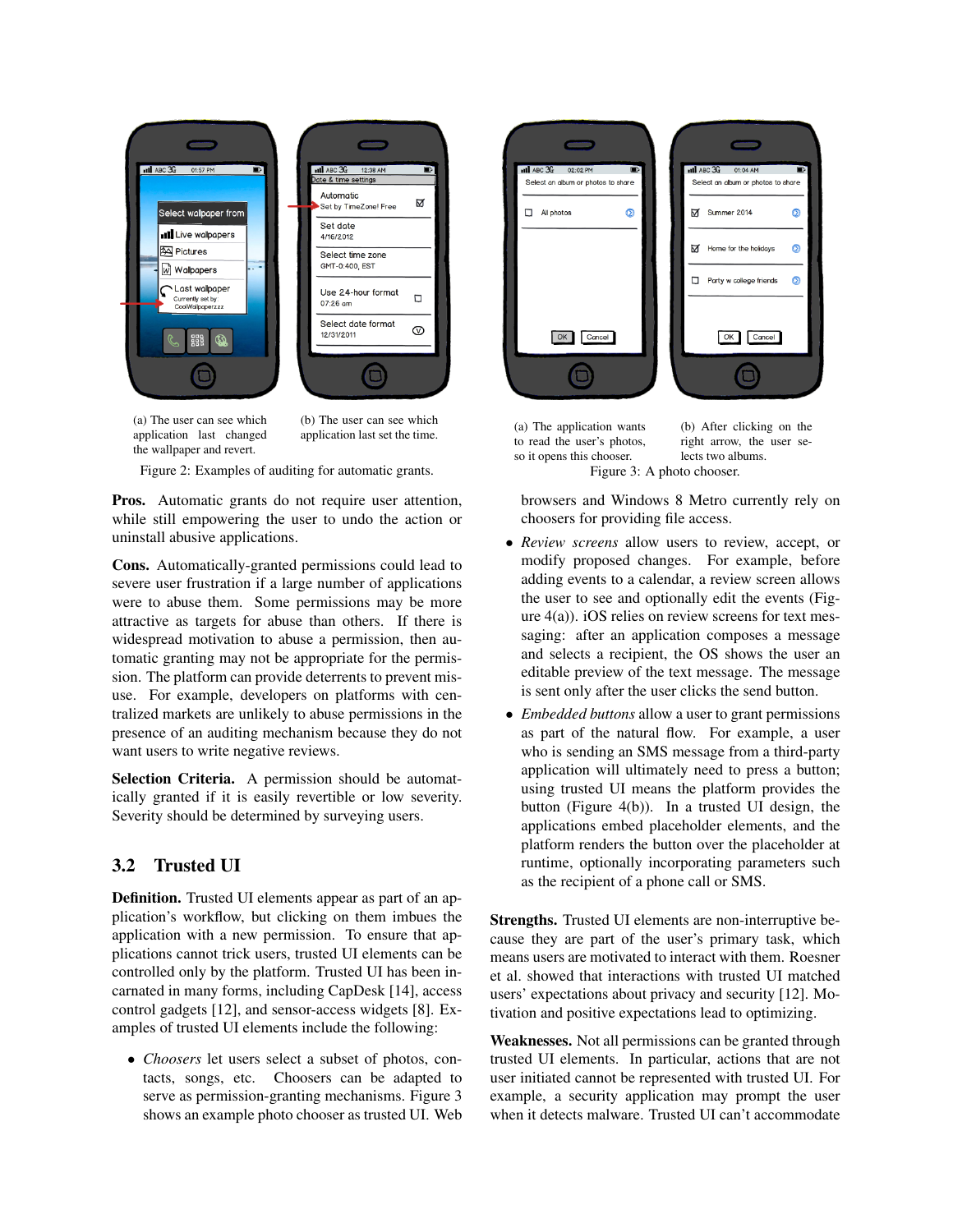<span id="page-3-0"></span>

(a) An item review screen for writing to the calendar. (b) A permission-granting button for sending SMS. Figure 4: Item review screen and permission-granting button.

this use case because the application performs the action in response to external state, rather than the user.<sup>[1](#page-3-1)</sup>

Trusted UI elements require effort to design because they need to fit applications' workflows and accommodate as much functionality as possible. They also constrain the appearance of applications, so their design needs to be neutral enough to fit most applications. To help trusted UI blend into applications, the platform could allow some degree of customization or allow developers to choose between multiple designs. For example, developers could choose the size, placement, or color scheme of an element. Ideally, their design would involve input from application developers.

Selection Criteria. A permission should be granted with trusted UI if its use is typically user initiated or the action can be altered by the user (e.g., selecting a subset of photos instead of all photos, or modifying the calendar events that the application is adding).

### 3.3 Runtime Consent Dialogs

Definition. Runtime consent dialogs interrupt the user's flow by prompting them to allow or deny a permission. Runtime consent dialogs sometimes contain descriptions of the risk or an option to remember the decision. Windows UAC prompts and the iOS location and notification dialogs are examples of runtime consent dialogs. A platform can use a standardized consent dialog for all relevant permissions (e.g., Figure [5\(a\)\)](#page-3-2), or it can include customized dialogs for different actions (e.g., Figure [5\(b\)\)](#page-3-3).

<span id="page-3-2"></span>

<span id="page-3-3"></span>fications dialog. (b) A dialog that is specific to Bluetooth pairing. Figure 5: Runtime consent dialogs.

Strengths. Runtime consent dialogs can be applied to nearly all permissions by changing the text of a standardized consent dialog or creating new customized dialogs.

Weaknesses. Runtime consent dialogs encourage satisficing because they are interruptive and repetitive.

From an application functionality standpoint, runtime consent dialogs are not well suited to actions that need to be performed without the user's immediate consent. For example, a security application might delete all of a user's text messages if the phone is stolen; in this scenario, immediate user approval is not possible because the user does not have physical control of the phone at the time the action needs to occur.

Selection Criteria. Runtime consent dialogs should be used for permissions that cannot be automatically granted or represented with trusted UI. Runtime consent dialogs should not be used if the permission needs to be used in the future without immediate user consent.

#### 3.4 Install-Time Warnings

Definition. Install-time permission warnings integrate permission granting into the installation flow. Installation screens list the application's requested permissions. In some platforms (e.g., Facebook), the user can reject some install-time permissions. In other platforms (e.g., Android and Windows 8 Metro), the user must approve all requested permissions or abort installation.

Strengths. Install-time warnings can be applied to any type of permission. Unlike runtime consent dialogs, install-time warnings support situations in which an application needs advance approval of a restricted action. They are also easy to implement.

<span id="page-3-1"></span><sup>1</sup>Roesner et al. proposed embedded buttons with text such as "permanent access" [\[12\]](#page-5-2). We do not view these as trusted UI because they are not part of the normal workflow of an application.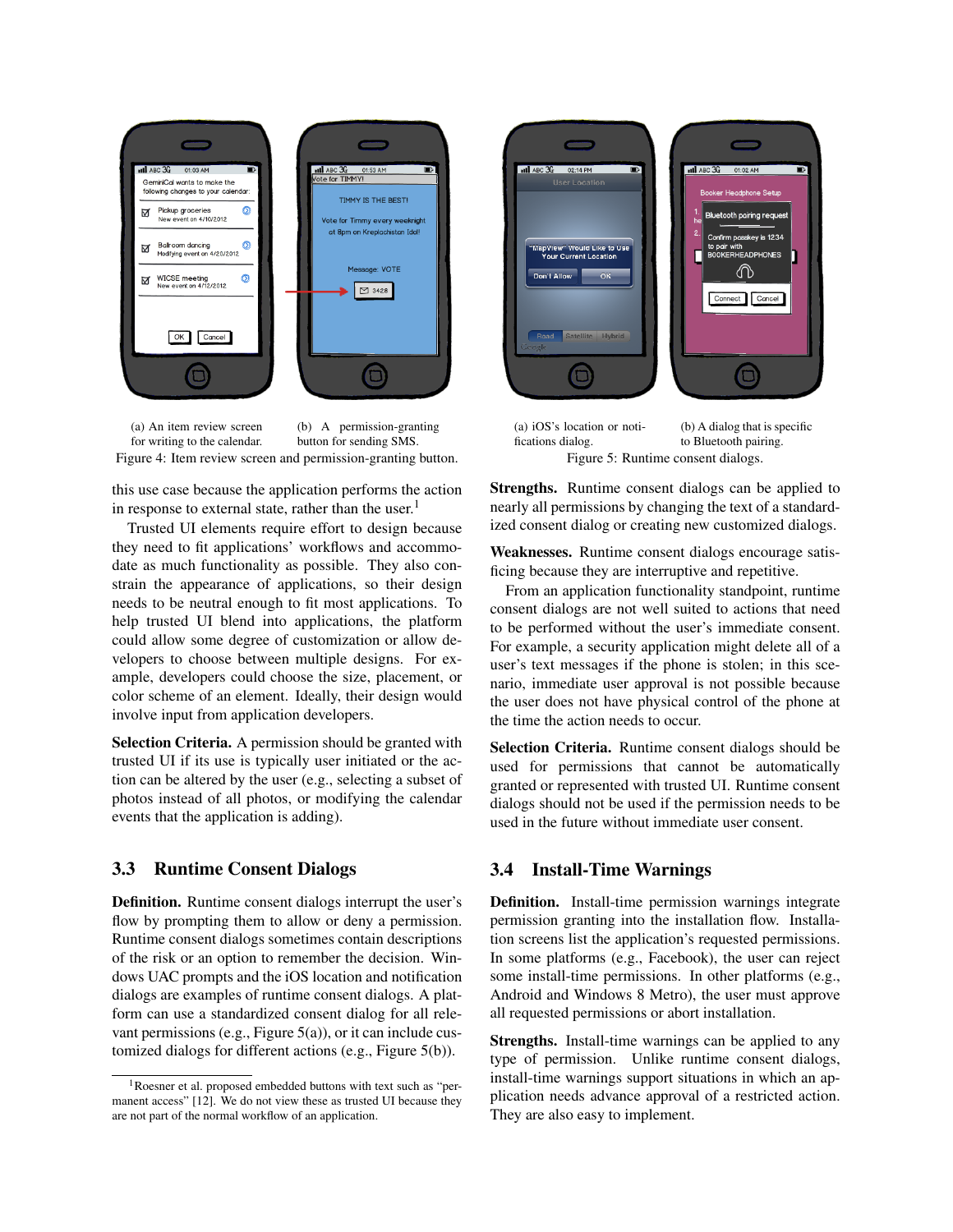Weaknesses. Install-time warnings are interruptive because they hinder the user's primary goal of installation. They are also repetitive: users see nearly-identical install-time warnings every time they install an Android application, which results in satisficing [\[6\]](#page-5-7). Compounding their monotony, install-time warnings also suffer from being similar to EULAs. Users typically ignore EULAs [\[7\]](#page-5-11), and their habituation to EULAs extends to other types of indicators that resemble EULAs [\[2\]](#page-5-10). This implies that install-time warnings may not adequately capture users' attention.

Users may incorrectly believe that an application cannot use a permission granted during installation until the user confirms this a second time during runtime [\[12,](#page-5-2) [6\]](#page-5-7).

Selection Criteria. Use install-time warnings only if no other permission-granting mechanism is appropriate.

#### 3.5 Multiple Mechanisms

A platform designer might be tempted to provide multiple mechanisms for the same permission. For example, Android developers have two options for sending SMS messages: (1) they can use trusted UI, or (2) they can forgo trusted UI by using a permission with an install-time warning. In practice, developers often choose the latter for reasons other than functionality [\[5,](#page-5-13) Section 4.1.5]. Developers might prefer to design their own UI or be unaware of trusted UI. When developers choose to use an install-time warning or runtime consent prompt instead of trusted UI, the platform designer's intention of conserving user attention is not realized. In general, developers' decisions to use a suboptimal permission-granting mechanism will negatively impact the overall platform.

Platform designers should not enable multiple mechanisms for the same permission without carefully considering developer incentives. Without proper incentives, developers may select the mechanism that is less favorable from the user's and/or platform designer's perspective, negating any benefits of the alternative mechanism.

Selection Criteria. Multiple mechanisms should be avoided. When they are unavoidable, the platform should disincentivize the use of the less-preferable mechanism.

### <span id="page-4-1"></span>4 Applying Our Guidelines

We systematically assigned permission-granting mechanisms to smartphone permissions, according to our guidelines. We then reviewed 20 iPhone applications to evaluate how the user experience would change in our proposed permission granting system.

#### 4.1 Permission Assignment

To perform the assignment, we first created a set of platform-neutral smartphone permissions by combining Android permissions, Windows Phone 7 capabilities, iOS prompts, and the Mozilla WebAPI. After grouping redundant permissions and dividing broad permissions,<sup>[2](#page-4-0)</sup> we arrived at 83 platform-neutral permissions. We then considered each permission individually. We devised auditing and trusted UI mechanisms as appropriate; Figures [2,](#page-2-0) [3,](#page-2-1) and [4](#page-3-0) illustrate some of our proposed mechanisms. As part of our analysis, we surveyed 3,115 smartphone users to identify low-severity permissions [\[4\]](#page-5-14).

Based on our analysis, 55% of permissions can be automatically granted, 23% can be represented with trusted UI, 16% require runtime consent dialogs, and 6% would need install-time warnings. We find that runtime consent dialogs and install-time warnings cannot be completely avoided, given that we do not wish to disable application features. However, our assignment demonstrates that the majority of permissions can be handled with non-interruptive permission-granting mechanisms.

Assigning mechanisms to permissions without compromising application functionality can be complex. In some cases, it may require changes to APIs. For example, we decided to use an embedded button to control the still camera permission. After examining applications that take photos, we found that past proposals for controlling camera access with trusted UI [\[12,](#page-5-2) [8\]](#page-5-0) would not satisfy many popular applications:

- 1. Trusted preview screens cannot be used for applications that omit or partially cover the camera preview as part of their design (e.g., augmented reality).
- 2. Embedded buttons may not work for applications that capture future photos. For example, a bicycling application may automatically take photos at regular distance intervals during a ride. In our design, applications have to use the trusted video button instead; a video recording notification will then flash until the photography is complete.
- 3. An embedded button is not sufficient when applications apply realtime filters, e.g., to preview a sepia photo. These applications access video data *before* the user presses a button. This can be handled by creating an optional trusted preview screen that renders effects on behalf of applications.

Similarly, other permissions might also require changes to APIs to support diverse use cases. For example, having separate API calls for Bluetooth, WiFi, and other settings instead of a single settings API allows each one to have its own permission-granting mechanism.

<span id="page-4-0"></span> ${}^{2}$ For example, we grouped Android's "automatically start at boot" and "make application always run" permissions into "run all the time."